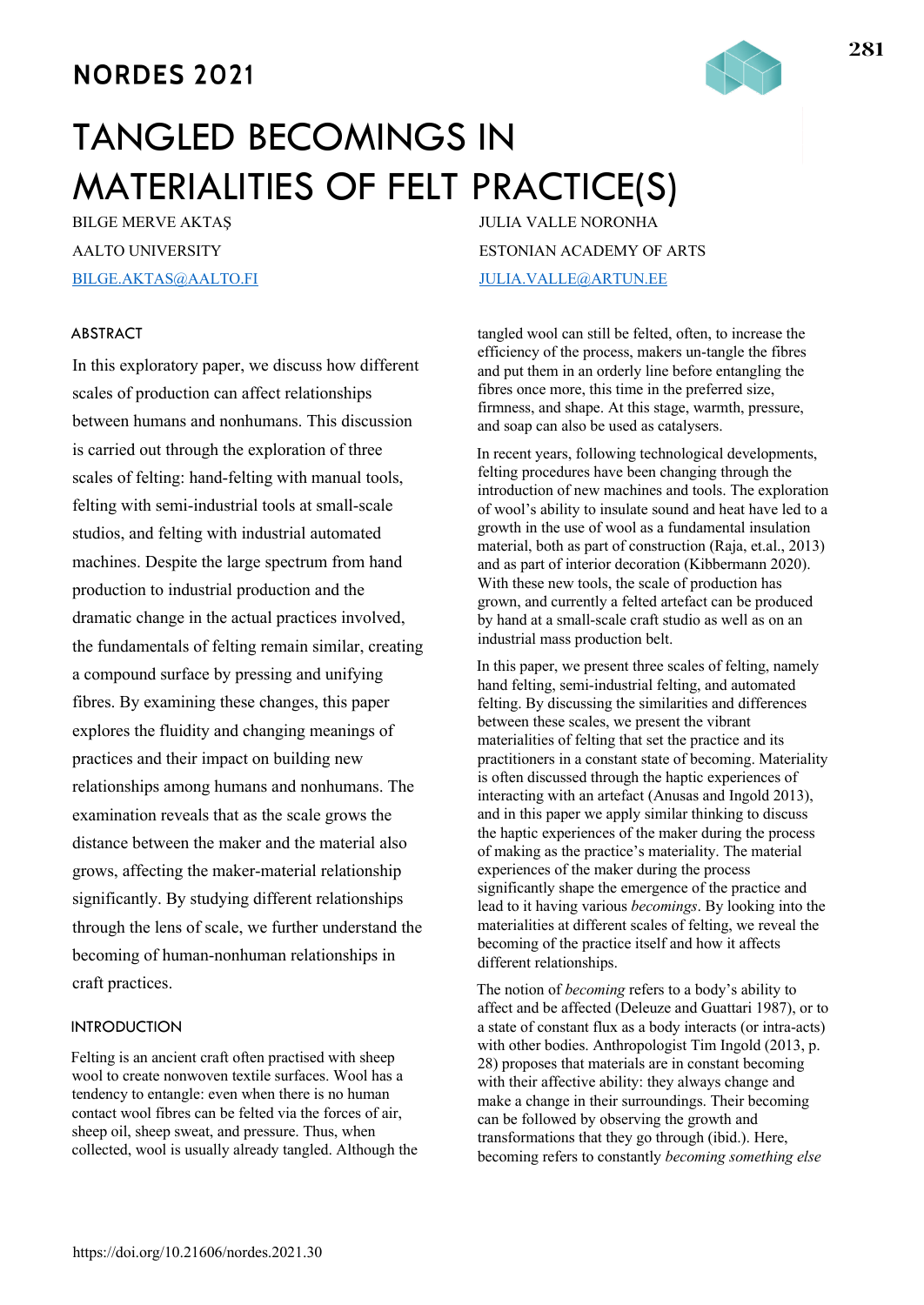rather than *being something* static and fixed. Thus, becoming is being in an ongoing unplanned action with other elements in that particular situation (Barad, 2003, p. 803).

The notion of becoming is closely entwined with the idea that things and materials are active (in opposition to being stable). With their becomings, materials and things hold affects able to invite new perceptions and, in this way, enable the production of knowledge and practices (Valle Noronha, 2019). By being in constant movement, materials can always bring new perceptions.

The becomings of practices and materials maintain and exhibit their history while proposing various relations and futures. Building on the ideas of becoming and of active matter, the examinations on different scales of felting show how the material can generate active materialities of practices. In the next sections, we will first discuss materials and their active becomings, then we will present three scales of felting based on field notes. After these presentations, we will discuss the becoming of relations that emerge from various scales of felting in accordance with the material's origin and practice, various roles of humans and nonhumans, and the environmental connections.

# ACTIVE MATERIALS AND MATERIALITIES

Materials, or from a larger view any nonhuman entity, hold embedded capacities that can make significant changes in their surroundings (Barad, 2003). However, Ingold (2007, p. 9; Anusas and Ingold 2013) argues that materials often disappear into the forms of objects and presents their materiality. This disappearance has the potential of instrumentalizing material properties and perceiving them as fixed entities while attributing all the activeness to human perception. Ingold, however, suggests emphasizing the growth and transformation that the material goes through to understand how we make sense of our actions and thinking together with materials.

When materials are perceived as active, their role in shaping the everyday experiences and actions of humans can be recognized (Pickering, 2010). This effect on actions can also extend to shaping the ways of thinking and perceiving the world. Therefore, observing the performative capacities of nonhumans can lay down the causalities between actions of humans and materials (Pickering, 2010). This can then show how relationships are also in constant becoming in a dialogue-like way. These relationships develop naturally from situations by paying attention to these changes, and thinking with them (Puig de la Bellacasa, 2012, p. 197) as each development shapes those following.

For instance, wool's becoming can be observed in its own environment. The proteins in wool fibres absorb UV light while changing its white-ivory colour to

yellow as a result of exposure to weather related conditions, such as sunlight, air, and water (Millington, 2006). The capacity to absorb sunlight also gives wool the ability to protect its underlayers (ibid.). The physical transformation from single fibres to a compound surface, with or without human agency, is another physical becoming of wool. The togetherness of these two abilities can affect the becoming of wool into a filter, building a relationship with humans to protect them.

By studying various ways of thinking with materials to make felt, we can reveal new forms of relations. Following the change in a practice in relation to its scale can reveal how the thinking behind the practice and material perception has been evolving and growing. This can demonstrate how a certain material or materiality of a certain practice generates new relationships among humans and nonhumans. We have an ever-changing relationship with our surroundings that is constantly affected by the different conditions. Understanding the changing perceptions of practices can present how engaging with materials on various scales can bring new actions and conceptualizations for humans. Next, we will present three scales of felting.

#### THREE SCALES OF FELTING

To discuss the materiality of felting and how it shapes relationship-building, we examined three types of felting, mainly in relation to their production scale. The first, hand-felting, is examined based on the first author's personal experiences, the second, semiindustrial felting, is examined based on field notes from observations at an expert maker's studio in Yalvaç, Turkey, and the discussion third, on industrial scale felting, is examined based on interview notes with the chief designer and founder of a felting company in Istanbul, Turkey.

While examining these three types of field notes, the main aim was to reveal the significant differences among the type of the material, tools, size of outcomes, and required time. Although each scale of felting embeds a complex set of relationships and practices, in this section we overview the field with reference to the material, tools, and working environment in order to present the main frames of each practice type.

#### FELTING BY HAND

For felting by hand, we examined the first author's making process. In this way of felting, wool was purchased online which was already cleaned and carded to be used in felting. Alternatively, the maker could use the manual carding tool to arrange the fibres in an organized manner.

We explored two types of hand-felting for this study: wet felting and needle felting. In wet felting, the main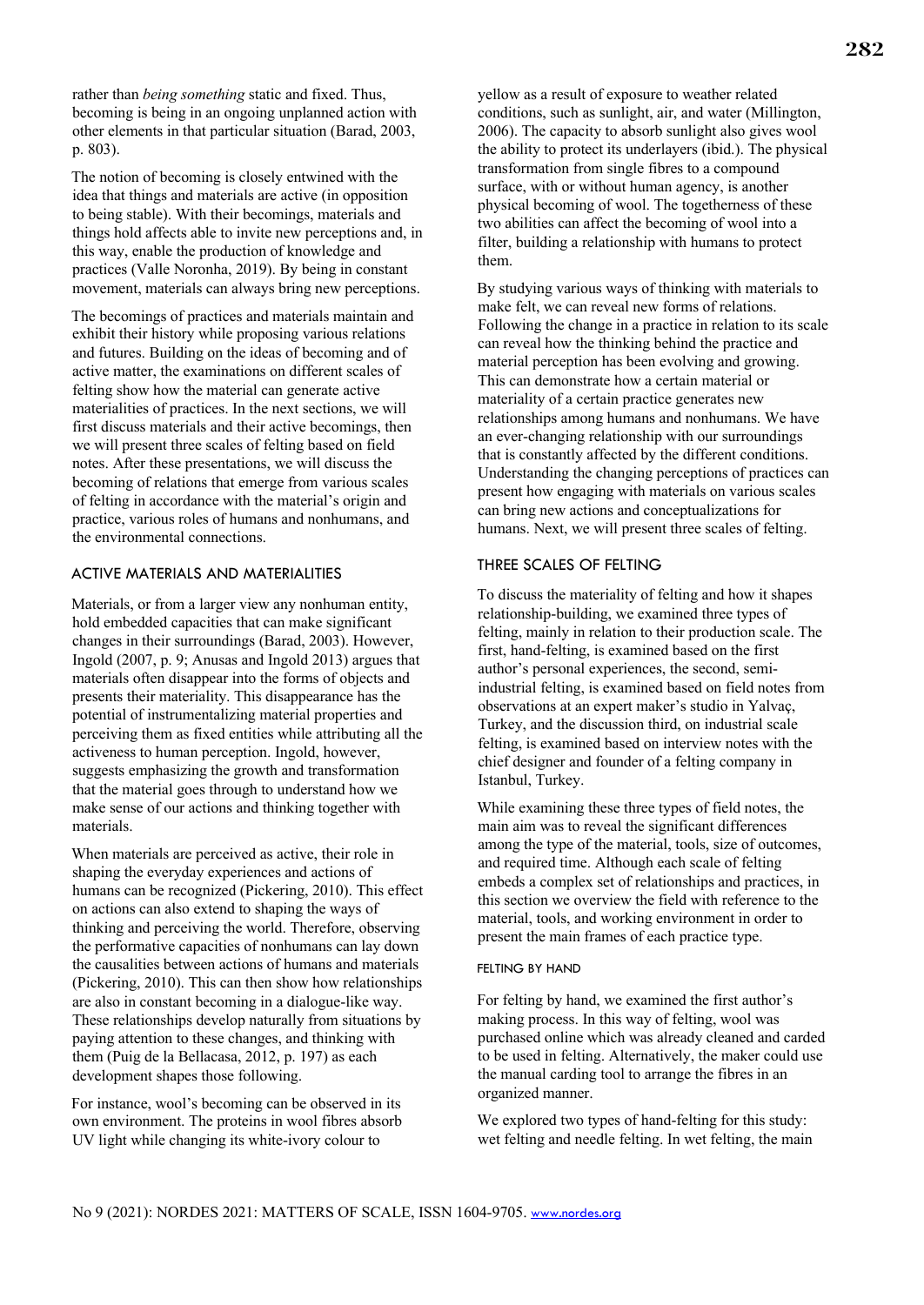action of the maker is to rub the wool fibres until they are unified. While rubbing, the hot water stretches the wool molecules to entangle them, and the soap makes this process quicker. Having bubble wrap also shortens the time since each bubble creates additional movement for the fibres. Thus, in wet hand-felting, soap, warm water, and plastic bubble wrap can be used to catalyse the process of entangling wool fibres.

In needle felting, the maker can utilize a specific type of a needle that has slits on the side. By poking the needle, or in other words, inserting the needle into the wool lump several times, knots are created, and fibres are entangled. With needle felting, the maker is able to create precise patterns or delicate three-dimensional shapes with the help of soft moulds, such as sponges.

While making felt by hand, the maker can work individually at a small-scale studio. For needle felting, the workspace can be more flexible since there are no specific requirements such as working with water. Since the production is entirely handmade, the outcomes are often one-of-a-kind artefacts. Besides developing the design idea, the entire process of making a  $0.75$  m<sup>2</sup> mat with 2 mm thickness can take more than a workday (approximately 10 hours). Needle felting would require several days.

#### FELTING WITH SEMI-INDUSTRIAL MACHINES

For felting with semi-industrial machines, we base the discussion on the observations we made at an expert maker's studio. Gencer collects wool from sheep breeders in large amounts around three hundred tons per year. He selects the thin fibres since they are softer and cards them via a machine. The preparation process requires additional practices and only after these steps are completed does the actual practice of felting begin.

At this stage, the artefacts are drafted by laying the wool in the desired size and pattern and turned into felt by using a felting machine that applies pressure to the artefact from multiple directions. This machine rotates the rolled wool piece around itself while applying pressure from above and the sides. These forces significantly reduce the production time while enabling the making of thick pieces thanks to machine power. The making of large sizes allows spending a longer time with the wool while laying the designs. This long process positively affects the making since the slowness provides time to reflect on being with and thinking with the wool.

Despite the use of machines or making artefacts that are large in size, the practice of felting still requires a demanding process of hand work, both before the use of the machines when the patterns are laid out and after the machine work when the shape of the felt is finalized via working on the symmetry of the sides or curving the sharp corners. Therefore, the scale of production, in

terms of number, is still limited, yet, the number of people this process involves is larger than handproduction since it includes collaboration between various makers and practitioners.

Since the machines in the studio visited enable the production of large sizes, various projects could be developed by four felt makers working collaboratively. This possibility allowed the production of a wide array of products, ranging from garments to insulation panels, with traces of uniqueness. In addition to developing the design idea, the entire process of making a yoga mat that is a  $1.12 \text{ m}^2$  yoga mat of 5mm thickness can take about half of a workday (approximately 4 hours) with the machine.

#### FELTING WITH INDUSTRIAL MACHINES

For felting at the industrial scale, we interviewed the chief designer and co-founder of a felting company. This company often designs and produces artefacts, such as separators for common areas or interior surfaces for acoustic experiences. At the industrial scale, felting is no longer limited to organic materials like wool. Rather, it relies on fibres that can be compounded, such as polyester, cotton, acrylic, polypropylene and polyamide (Küçük & Korkmaz, 2012, p. 2045). In fact, this company prioritizes PET fibres for sustainability reasons. As a result of an extensive research and development process, the PET fibres generated woollike features in terms of appearance and tactility as well as material qualities, such as flame resistance. Working with plastic-based materials also increases acoustic properties while improving the ability to make threedimensional artefacts.

At this company, products are designed to be used for their acoustic and insulation purposes. Production is automated to a large degree and operated via computeraided tools both for design processes and the actual production. The role of humans is often to develop the design idea. The designers experience the tactility of various materials before they begin their design processes while selecting their material range. However, since they seldom change their material range, their contact with the material is usually limited to testing the prototypes.

At the industrial scale, naturally, the production size is large and the artefacts can be mass produced, as opposed to handmade felts, which are produced in limited numbers. Also, from a market point of view, the industrial practices also bring standardized quality to the product.

## FELTING IN MANY WAYS

As the aforementioned descriptions show, despite the dramatic changes among the scales, the practice remains felting. This perception proposes that felting has become a practice that is independent of the material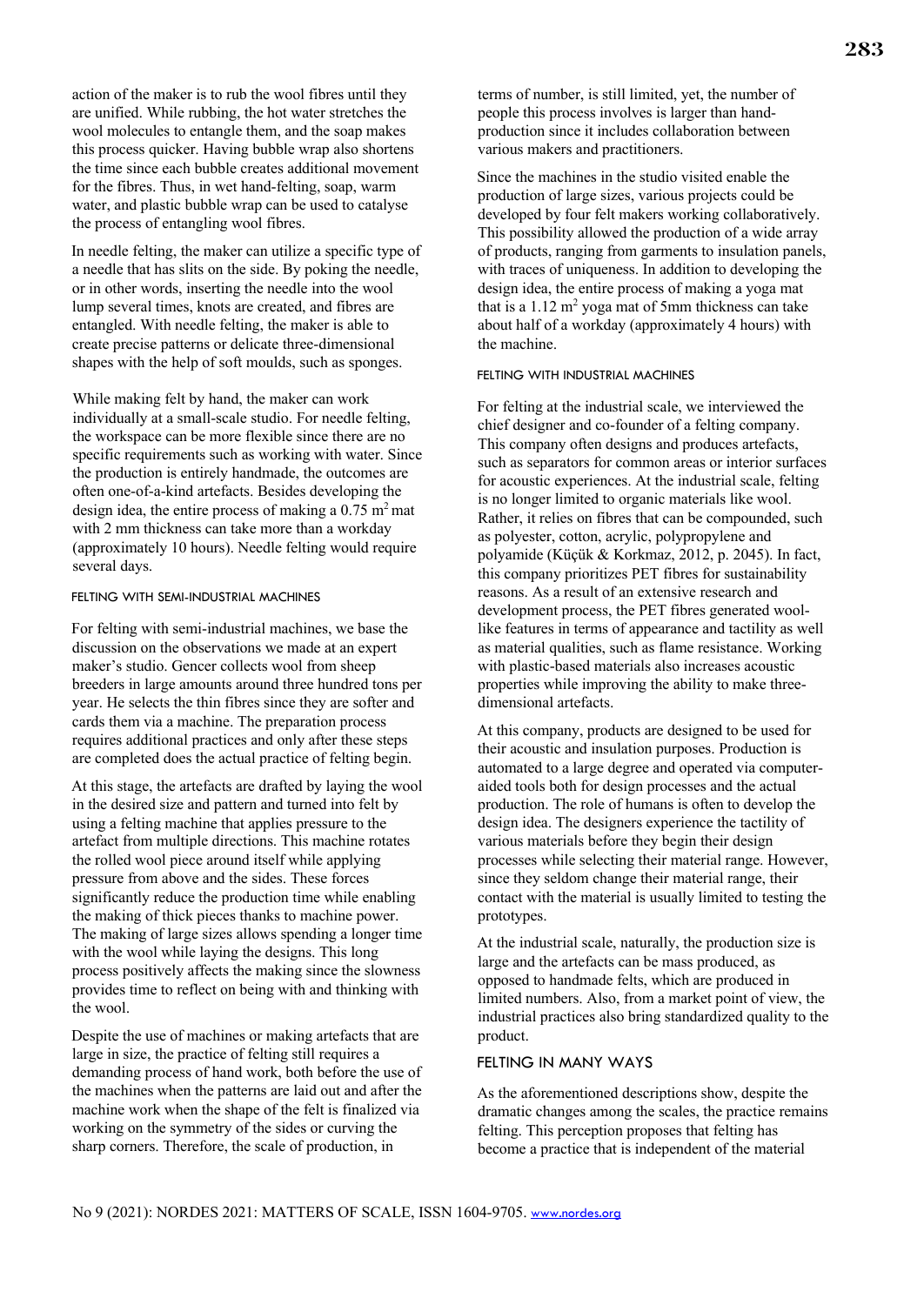type and refers to the movements of various fibre-based materials that have the capacity to create a compound surface through different tools and methods. As previously observed, such flexibility supports constant transformations and becomings (Figure 1).



Figure 1: Various felt surfaces. From left to right: wet felting by hand, machine felting, automated felting. Photos: Aktaş, 2020.

These transformations in the practice and material also allow the emergence of new relationships between materials, practices, and the other entities involved. As the scale of production grows, the relationship between human and the nonhuman develops in a myriad of ways. This dynamism confirms the fluidity of practices in constant change in accordance with situated engagements with materials.

Although we reviewed three scales with reference to the production process, the idea of scale covers growth in the general sense. With the growth in production, the scale of the practice's impact area also grows. With growing scale, the distance from the material's origins, the actions of the humans and nonhumans, and the impact upon the environment are significantly affected (Figure 2).



Figure 2: The elements and engagements of felting in three scales. Illustration: Aktaş, 2021.

#### MATERIAL'S ORIGIN AND THE PRACTICE

Although industrial developments improve human lives by increasing production efficiency and availability, they can also distance the practices from their material roots. When the slowness and bodily participation of hand-making is removed from the process, practitioners lose contact with the origins of the practice in a manner similar to how they distance themselves from the material of the object and focus on how they experience the materiality of it, as proposed by Ingold (2007). Engaging with hand felting that is made with sheep wool can surface its history of being part of a living organism, along with its smell, texture, and bio-waste. Crafting artefacts by hand builds embodied relationships with materials and can directly impact upon how we make sense of the world (Groth, 2017). Making with tools and machines can affect how we make sense of the world in different ways.

At the industrial level, material engagement happens through a different lens for the practitioner: either when they are selecting the right material or after the material is shaped into an artefact. For the practitioner, this eliminates the material engagement from the process of form-giving. This distance builds a particular type of relationship, in which relating to the material might be challenging. This type of making also brings a different type of embodied knowing: the designers enhance their digital literacy to think with computer software when developing design ideas. Therefore, the materiality of the practice becomes more digital for practitioners working at the industrial scale.

The scale of production, the practice, and the material reciprocally affect each other's becoming. With the growth in production size, new needs for the process of making and material qualities might emerge and accordingly can change the meaning of the material and the practice completely. The industrial felts being PET fibres moulded into forms is an example of these new meanings.

#### CHANGING ACTIONS AND CONNECTIONS

In accordance with the developments in knowledge and technology, new relationships are formed. When nonhumans are assigned to realize parts of human agencies, such as the actual making of felt, the process begins diverging since nonhumans can go beyond human capacities. For instance, in the felting example, felting is no longer limited to wool and the outcomes' physical properties of sound and heat insulation can be played with.

Therefore, on the one hand, the abilities of nonhumans, like plastic-based materials and machines, increase human capacities in an empowering way. The active materials bring new ways of interacting with them (Pickering, 2010), and similarly with the becoming of